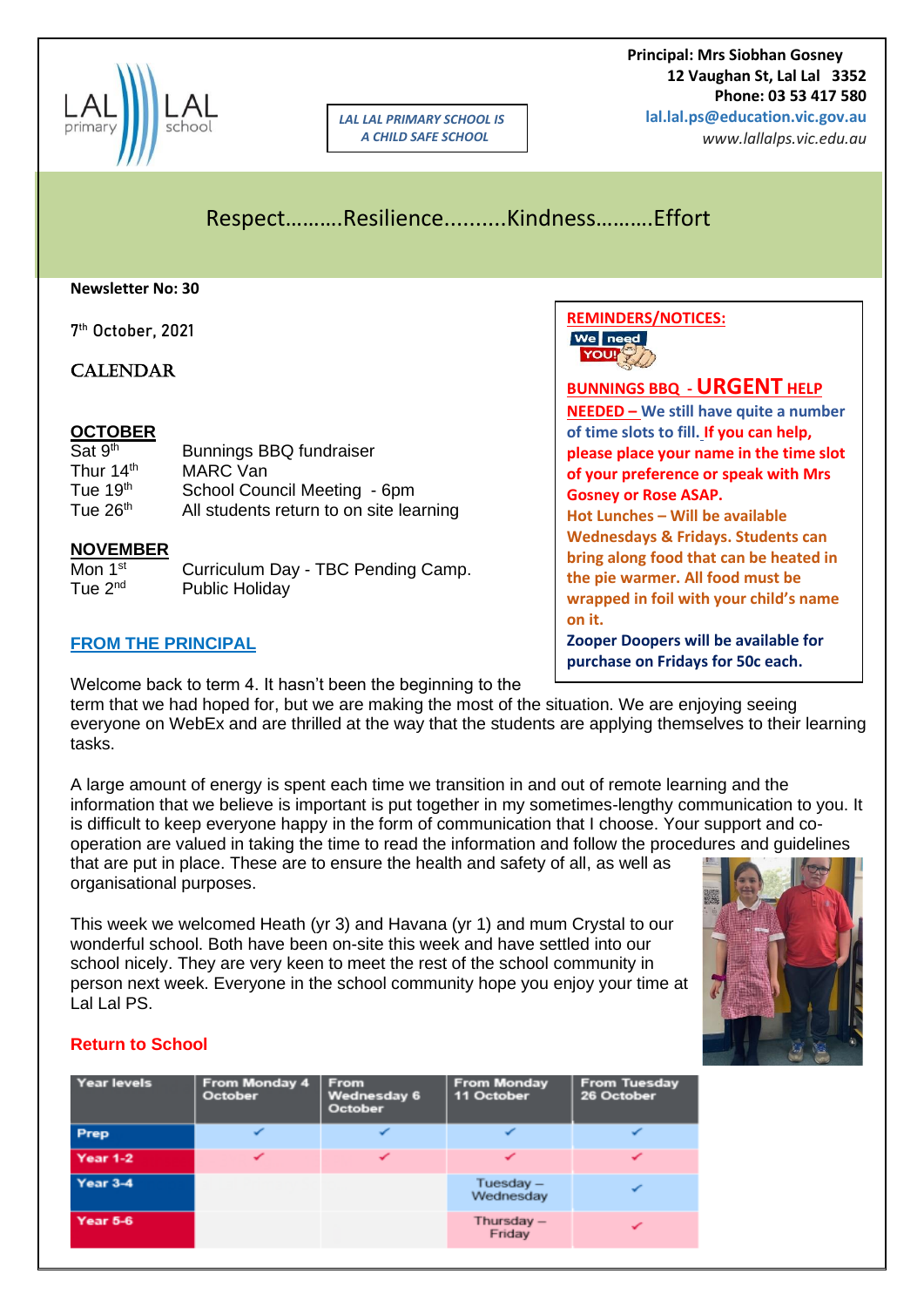Next Monday 11th October (assuming we are out of lockdown) we will welcome back the Prep to Year 3 students. The school has received special permission for the year 3 students to come back with their normal class. It will be so great to begin the journey of getting everyone back. At this stage the year 4 students will return Tuesday/Wednesday and the year 5/6 students on Thursday/Friday. Staff are super excited to see everyone next week.



*On Saturday we have a Bunnings BBQ. This is a great fundraising opportunity as the Lal Lal Market for 2021 has been cancelled once again, which would have been a great fundraiser. Unfortunately, at this stage the* 

*number of volunteers is very low which is very disappointing. This means for the day to go ahead, a number of people who have volunteered will need to be there ALL day which is a big ask. If you could spare a couple of hours that would be super. Remember the money raised is spent on your child.*

Bunnings BBQ roster 9th October 2021

| <b>Time Slot</b>   | <b>Name</b> | <b>Name</b> | <b>Name</b> | <b>Name</b> |
|--------------------|-------------|-------------|-------------|-------------|
| 8am - 10am         | Mel         | Tim         | Clay        | Frances     |
| 10am-12pm          | Catherine   |             |             | Staff       |
| $12pm - 2pm$       |             |             |             | Staff       |
| $2pm-4pm$          |             |             |             | Michael     |
| $4pm -$<br>Pack up |             |             |             |             |

It is time to hunt around the bedroom or maybe the house for your school hat. Every term 4 and term 1 the students must have a wide brimmed hat to play outside during recess and lunch. It has been difficult this week with the weather to remember. But the motto is "No Hat No Play" during these terms. If you need a new hat, we have new stock in the office for only \$11 each.



Traditionally fourth term is a very busy term with lots of events happening. These events are still pencilled into the calendar but as we await further easing of restrictions and guidance from DET they are on hold. Through out the year we have had to adjust and consider how we can do things a little differently and this term is no different. We are busy coming up with new COVID ways of completing these events. We will communicate information regarding these events when they come available

Take care

Yours In Education, Mrs Siobhan Gosney, Principal.

## **EUREKA CLASS – GRADES P – 3**

Welcome back from the holidays everyone. It's not been the start we were expecting. However, learning continues!

This term we welcome to Eureka class Heath (year 3) and Havana (year 1). I'm sure that your classmates can't wait to get to know you both when school returns on site.

This term our literacy unit begins with learning all about the world of insects. Thanks for sharing what children already know about the topic on Class Dojo. Throughout the term we will also be exploring poetry. In maths, we have begun the term with the exploration of 2D shape and symmetry.

Thank you everyone for posting learning on Class Dojo and for your regular communication. At the time of writing, I'm not certain whether we'll be at school next week. Fingers crossed!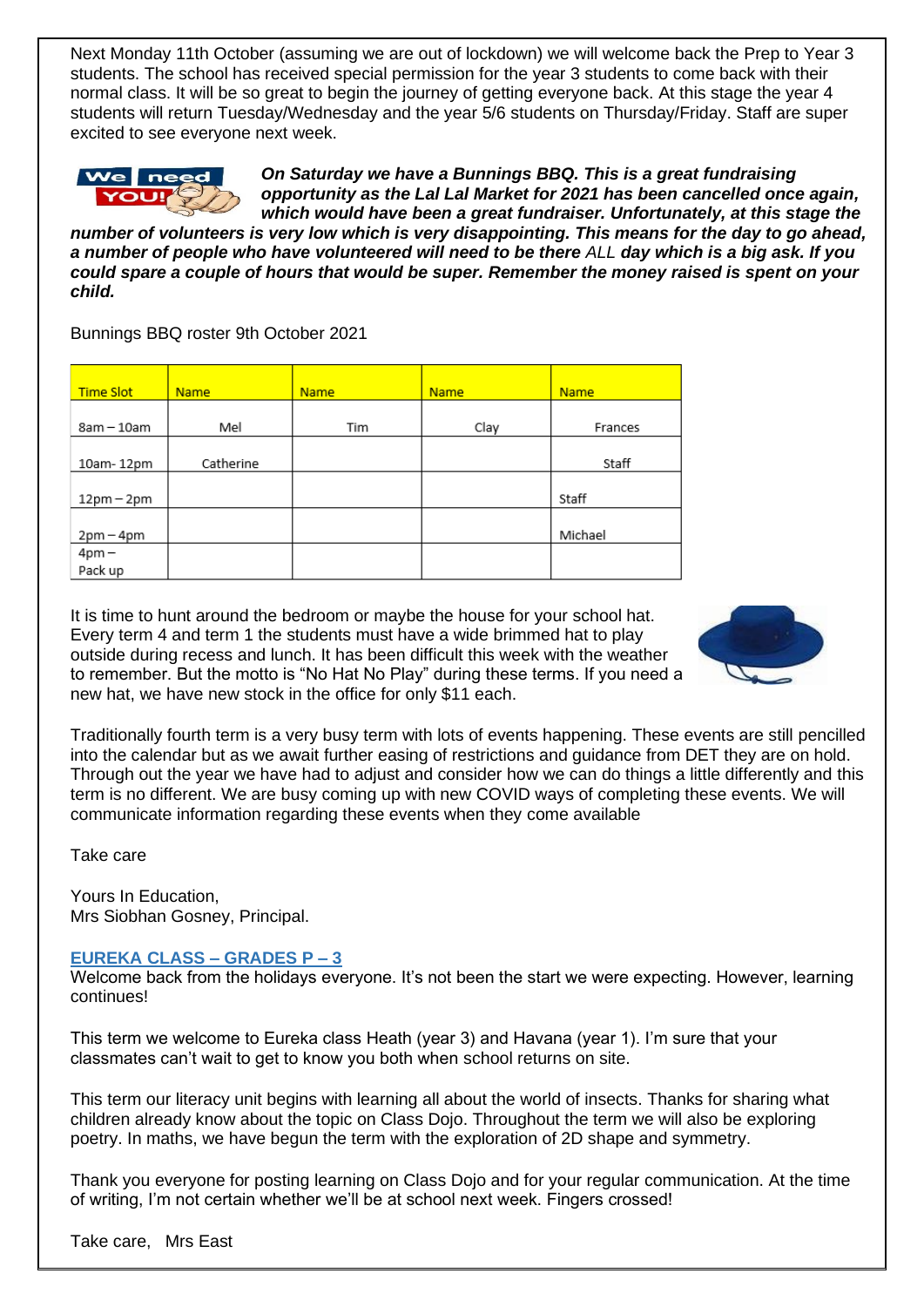### **LALOR CLASS – GRADES 4 – 6**

We have had a great start to Term 4, with students showing a high level of engagement, despite remote learning. Ruby Klerks is Star of the Week, for her effort in seeking and acting upon feedback. Many students have completed all set tasks, which is great to see.

We are having a focus on recycling in the lead up to National Recycling Week, which commences on the 8th November. The students took part in a zoom meeting with presenters from Planet Ark and Cleanaway. We saw a video showing the action inside a recycling facility, where a mountain of recycled materials were sorted into different categories to begin their new life in a different form. To heighten awareness, and to harness creativity, we are having a recycling challenge each week. This week's challenge was to make a bird feeder out of recycled materials. If your child has not posted their picture to Class Dojo yet, can you please remind them to upload a photo to their portfolio.

Thank you.

Mrs Lyons

Here are some examples.

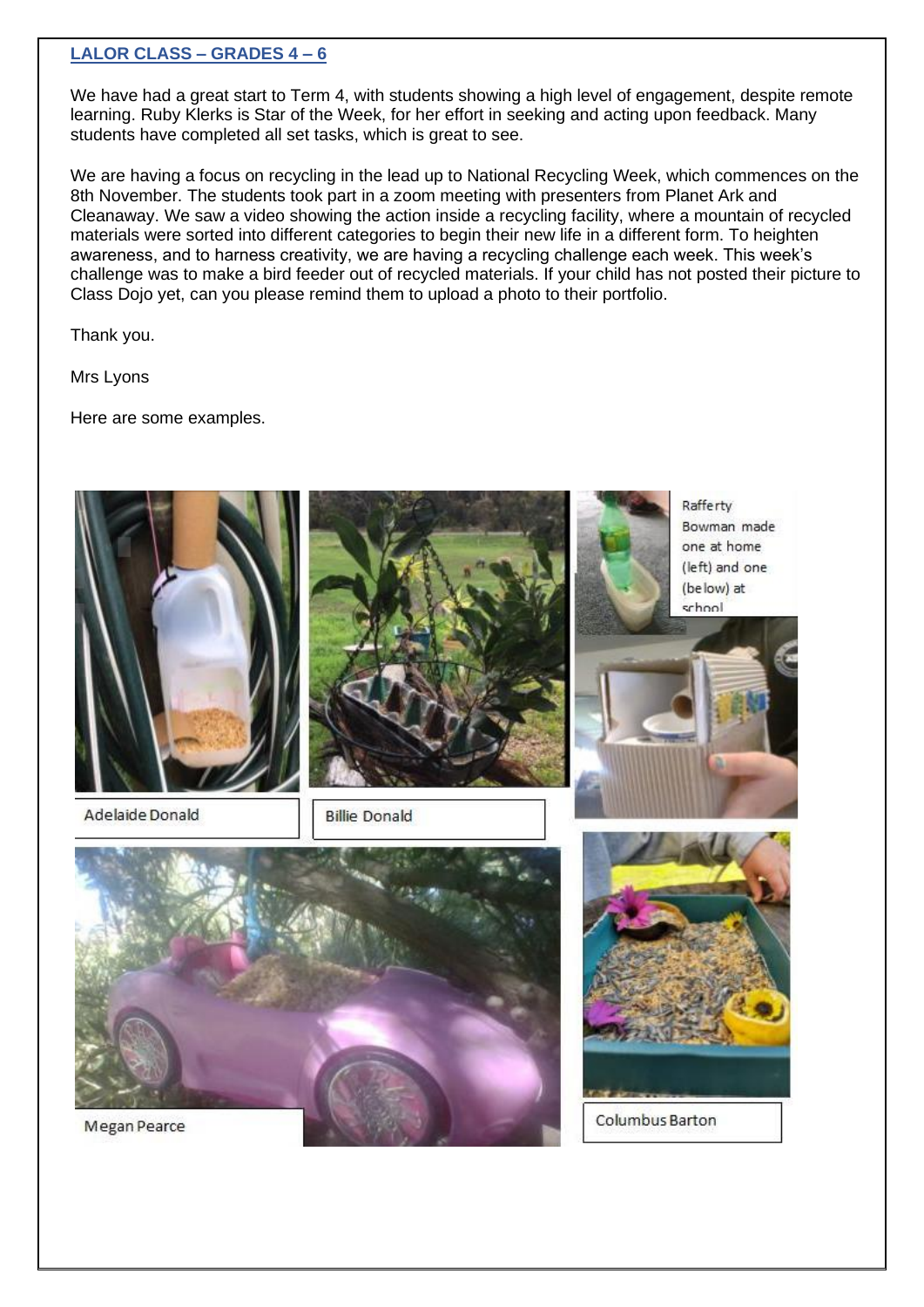## **MARC VAN**



Do you want to ask Andy Griffith and Terry Denton a question? Here's your chance! Andy and Terry are taking questions now. Video yourself asking, and send it to

them by Tuesday next week. Instructions are on this website.

[https://www.wheelercentre.com/events/the-143-storey-treehouse-with-andy-griffiths-and-terry-denton](https://aus01.safelinks.protection.outlook.com/?url=https%3A%2F%2Fwww.wheelercentre.com%2Fevents%2Fthe-143-storey-treehouse-with-andy-griffiths-and-terry-denton&data=04%7C01%7CFrances.Mifsud%40education.vic.gov.au%7C5ef1b8b05ed64f74a5cf08d987abeb46%7Cd96cb3371a8744cfb69b3cec334a4c1f%7C0%7C0%7C637689994718567100%7CUnknown%7CTWFpbGZsb3d8eyJWIjoiMC4wLjAwMDAiLCJQIjoiV2luMzIiLCJBTiI6Ik1haWwiLCJXVCI6Mn0%3D%7C1000&sdata=A3LsxSX3wVa15rxd%2BDBVDqLu2bwn7jGy9uNlmTQLrds%3D&reserved=0)

# *Kari O'Gorman*

**MARC Teacher- Outer Western Region Base School: Balliang East Primary School, VIC**



## **CHAPLAIN CHATTER**





Hi everyone,

For the month of October I am taking part in the Great Cycle Challenge Australia: an important fundraiser for kids cancer research. My challenge is to ride 1,000km and raise at least \$500 for the month, with all monies raised going to the Children's Medical Research Institute - CMRI. So while it will be a tough month on the bike, it is nothing compared to what brave kids and their families, like our own Nait McMahon face everyday! We all miss seeing him at school, and continue to wish him all the very best for his treatment and recovery.

Please consider giving a generous donation via the link below, to support the CMRI so they can continue their work into the prevention, diagnosis, treatment and finding a cure for childhood cancer. <https://greatcyclechallenge.com.au/Riders/MichaelLewis/b>

All the best,

Mr. Lewis.